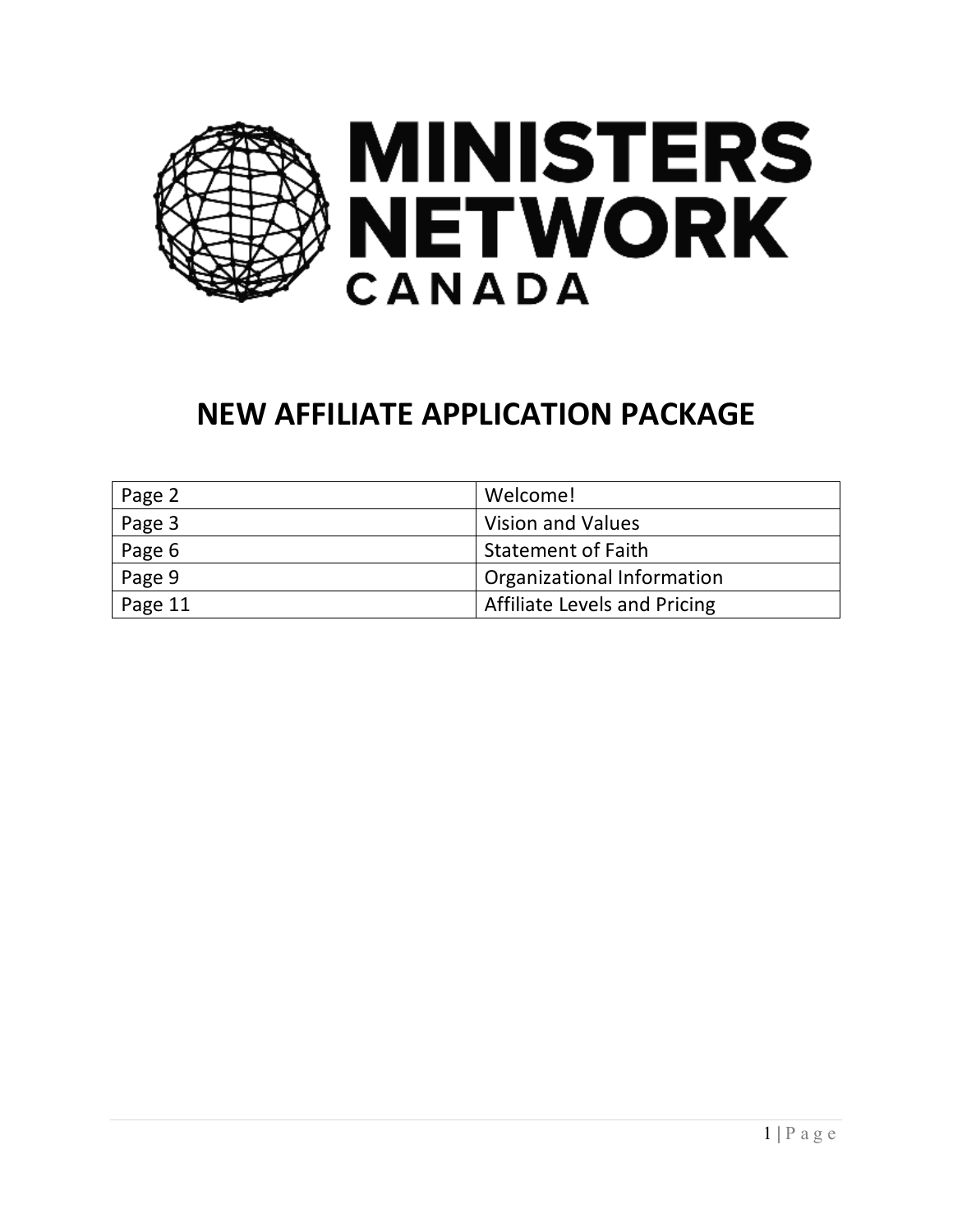

Dear Applicant,

Thank you for your interest in Ministers Network Canada. We are a network of ministers and ministries dedicated to proclaiming and exalting Jesus Christ in Canada and the world. Our heart's desire is to see the love of God displayed to the world as we exalt the cross of Jesus Christ in our distinct spheres of influence.

As a network, we are committed to being connected in relationship and strengthening one another in the work to which God has called each one. It is important for us to value the whole Body of Christ and not just those of our particular stream or doctrine. We believe that it is His whole Church that is called to shine light in the world.

We have a network of Area and Regional Directors across the country to provide connection, fellowship, encouragement, and advice. We believe in the autonomy of the local church balanced with healthy accountability through relationship. As we grow in love for one another, we can help each other thrive and bear the fruit God intends for our lives and those around us.

Please read over the Vision Statement, containing our vision, mission, values, and strategies. Also included is our Statement of Faith. These documents will help you have a clearer sense of who we are and why we exist. If you find your heart and beliefs align with these, then please complete the application form and submit it to our office for processing.

We hope to work together in God's wonderful Kingdom!

Sincerely in Christ,

The National Team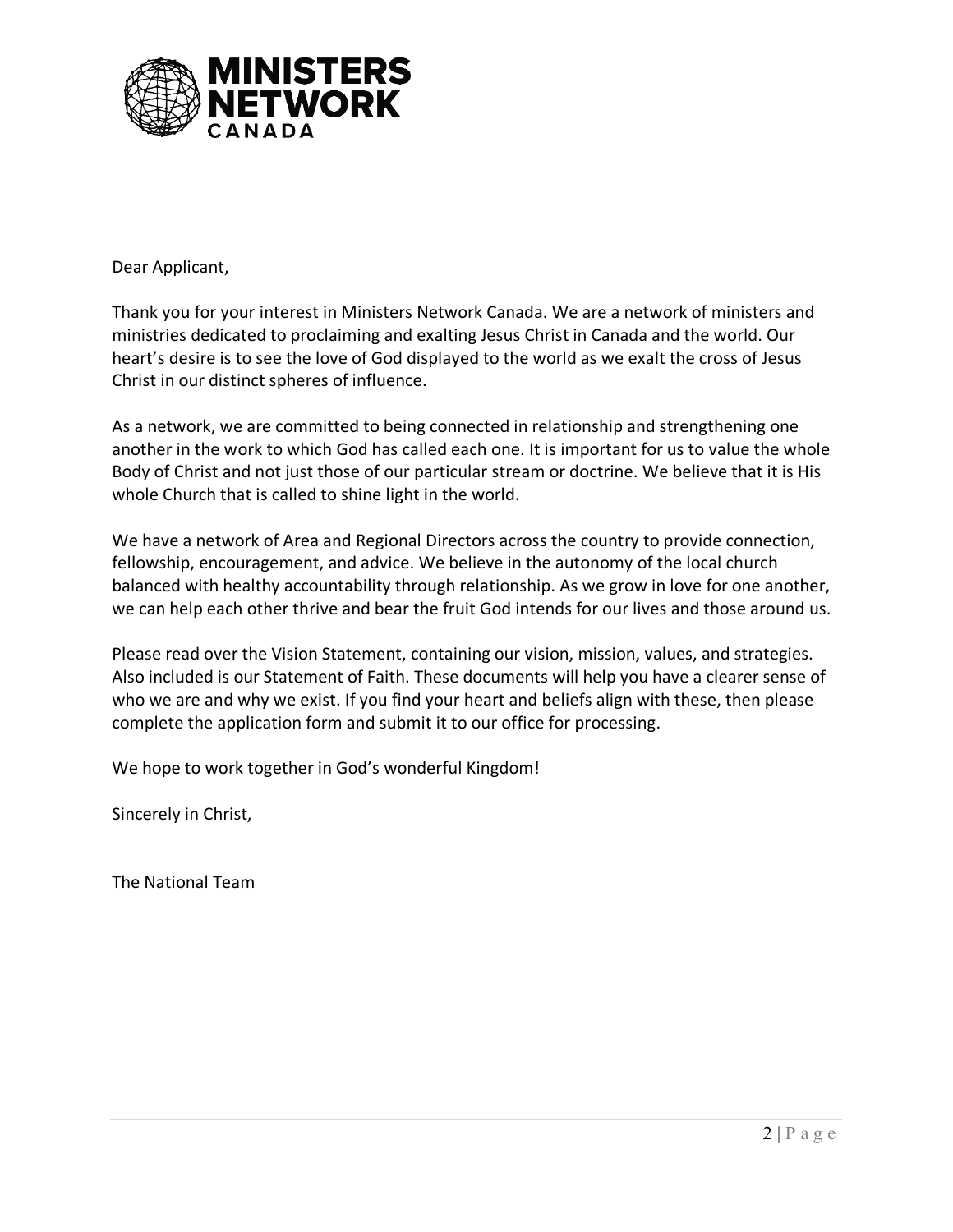

# **Vision and Values**

# **Our Vision**

We are an Apostolic and Prophetic network of committed, consecrated, and connected leaders, working together to advance, expand, and influence the Kingdom of God in Canada and the nations of the world.

# **Our Mission**

- 1. To connect, encourage, strengthen, and serve by working together with the Body of Christ throughout Canada and the world.
- 2. To see the Kingdom of God established and fruitfully operating as we, together, lift up Christ, with His Cross, as the uniting principle of our faith.

# **Our Core Values**

Our core truth is the unity of the Body of Christ.

This unity is achieved by sharing the following values as essential.

- 1. The atoning sacrifice of Jesus on the Cross and its power
- 2. Jesus Christ as Deity, the Son of God
- 3. The Great Commandment to love God with all our hearts, and second, to love our neighbour as ourselves
- 4. The Great Commission to tell others about Jesus, disciple nations, and prepare our hearts for the Coming of the Lord

In non-essentials there must be liberty.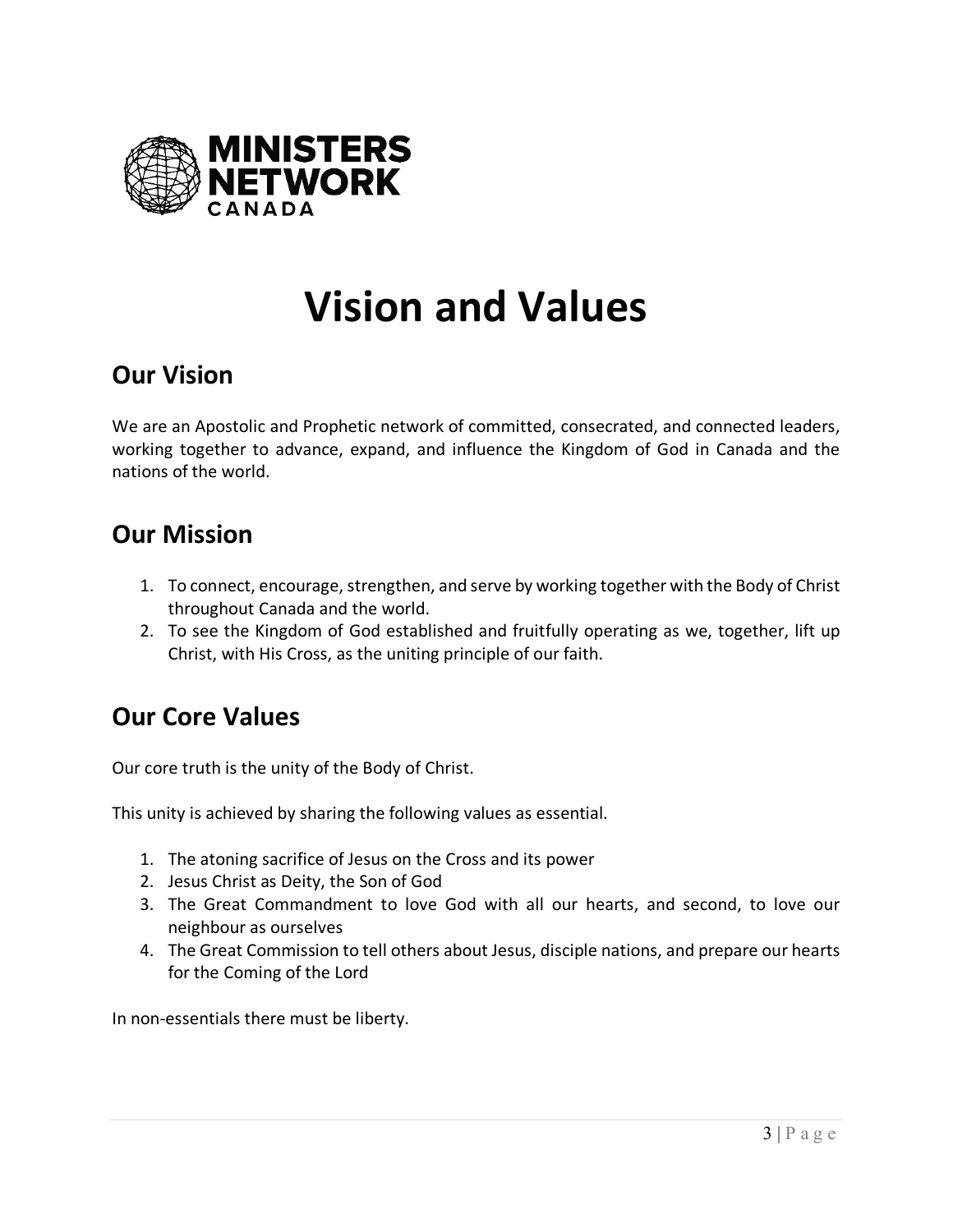We will not allow derogatory comments, devaluing, belittling, or division over differences of opinion with any other parts of the Body of Christ. We will celebrate the diversity of operations, administrations, and gifts. We will neither compare nor compete with any part of the Body of Christ, but will collectively work together for the expansion of the Kingdom of God into the Nations.

In all things there must be love.

The love of God must be the motivating factor in our Network, ministries, and churches. We must have fervent, intense, and devoted love toward those with whom we might not agree or currently see differently.

# **Our Strategy**

# **1) Relationship**

- We will build strong relationships by building a Network of provincial regions and areas with leadership at each level.
- These leaders will be committed to the success and well-being of those they serve and will contact and encourage the members in their area by phone, text, and social media.
- These leadership roles exist to serve, assist, and pray for the members. They will be available to provide input and counsel as needed, and assist in solving problems that may arise in ministry.

## **2) Resources**

- We will provide resource material to our members to enhance and strengthen their ministries and the Network on a regular basis.
- We will highlight and honour leaders in our Network as well as the larger Body of Christ.
- As leaders, we recognize how important it is to draw from the revelation flowing from the various parts of the Body of Christ. This helps us enlarge ourselves spiritually and expand our ministries. Therefore, we will not limit our resources to our own organization or stream, but will seek out all that God is speaking in His Church.

# **3) Gatherings**

- We will hold a yearly National Conference designed to train, equip, and mobilize the Body of Christ throughout Canada and the nations.
- We will host regional and area-based events to serve our members
- We will use technology to host long-distance digital conferences and connect days.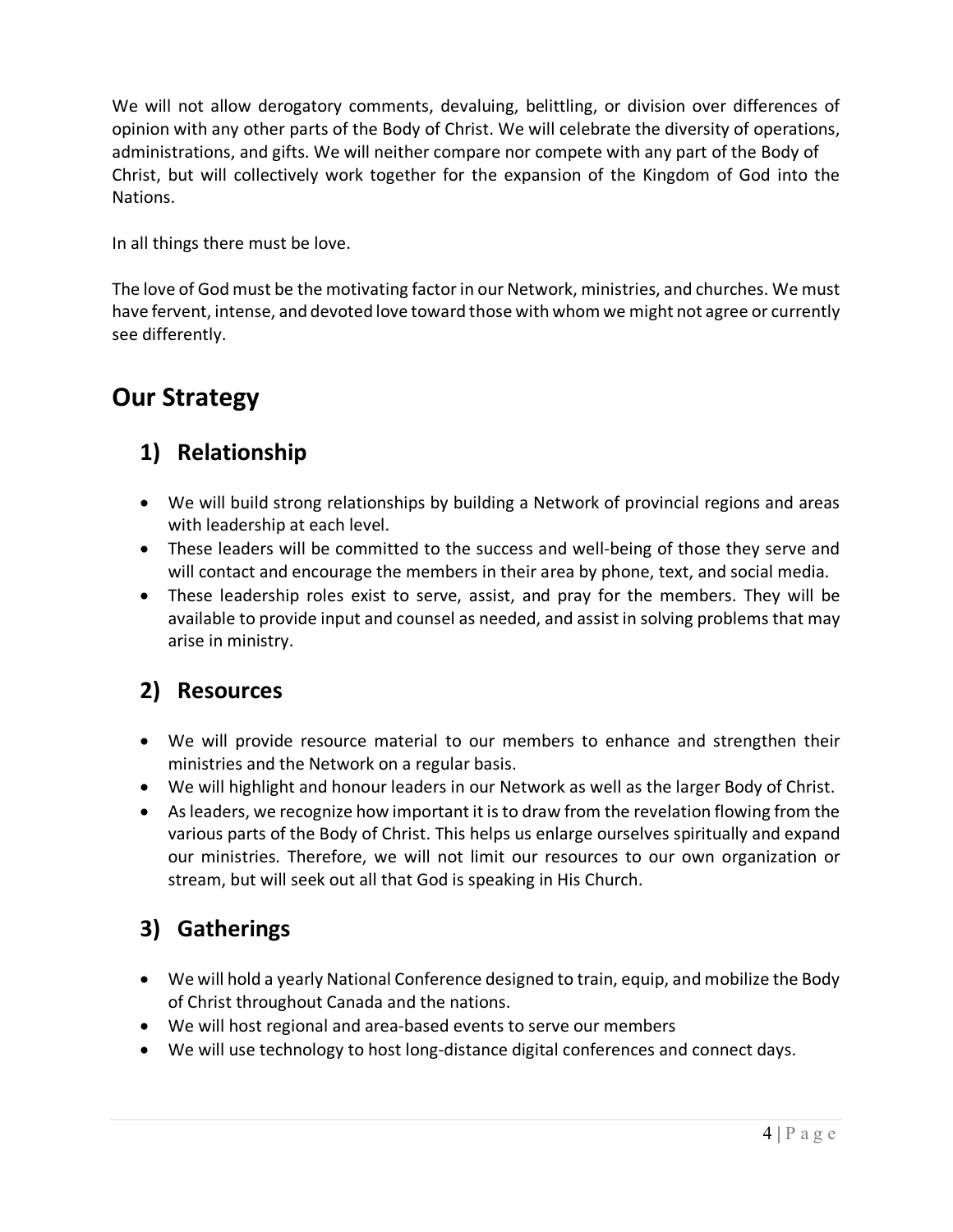## **4) Personal Ministry**

- Most of us have received wounds and scars over the years we've spent in ministry. We know ministry stress can be especially harmful to marriages and families. Therefore, we would like to have a safe place to send men and women of God to be restored, renewed, and refreshed.
- We will maintain funds and seek facilities and staff for safe places of retreat and reassessment in the inevitable times of marriage and ministry stress.
- We will establish a well-grounded pastoral and counselling team to serve the members in this capacity.
- It is our conviction that all members would come to know Ministry Network Canada as a safe place for them, their marriages and families and finally for their ministries and their development.

## **5) Stewardship**

- We will be accountable to the fellowship for our finances and the handling of resources that God has entrusted to us.
- We will abide by the highest standards of transparency, accountability, and excellence.
- We will provide a detailed annual report to our members.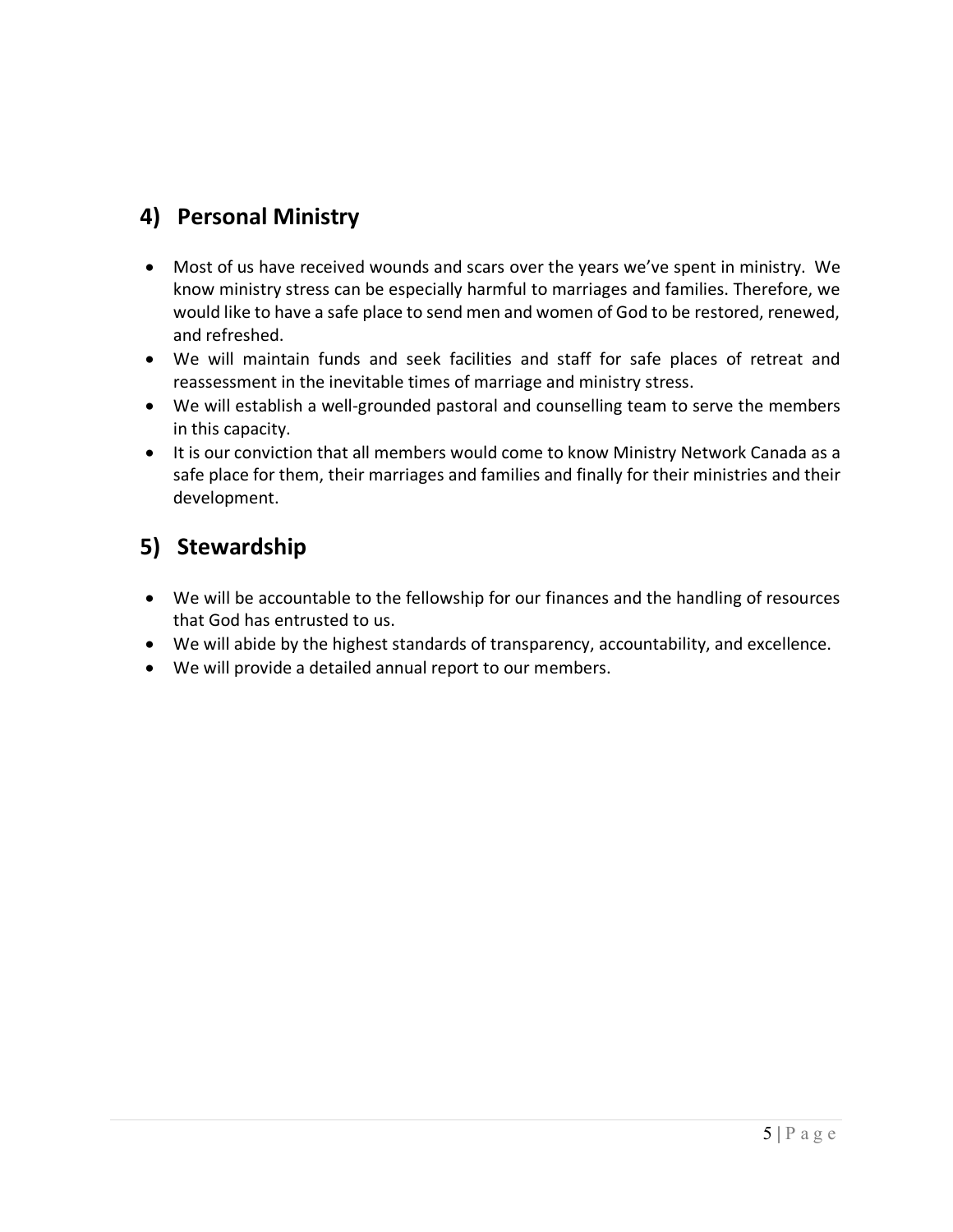

# **Statement of Faith**

#### **1. One True God**

God has revealed Himself as the Creator of all things and the Redeemer of mankind. He is manifested as the Triune God - Father, Son and Holy Spirit. (Genesis 1:1, Isaiah 43:11, and Matthew 28:19)

#### **2. Scriptures Inspired**

The Old and New Testaments are the inspired Word of God. In them we find the final authority for all Christian faith and practice. (2Timothy 3:15-17)

#### **3. Deity of Jesus Christ**

The Lord Jesus Christ is the eternal Son of God who shares in the deity of God. He is also truly man who was conceived of the Holy Spirit and born of the virgin Mary. He died on the cross as a sacrifice for sin and arose from the dead, ascended into heaven, and is now at the right hand of the Father as our High Priest and Advocate. (Matthew 1:23)

#### **4. Original Sin and Fall of Man**

Man was created in the image of God but fell into sin and is therefore lost (Genesis 1-3). Only through the shed blood of Jesus Christ and by His resurrection can man have grounds for justification and salvation. This salvation and spiritual life are obtained by regeneration through the work of the Holy Spirit. (Romans 3:23-26)

#### **5. Salvation by Faith**

Man's salvation and redemption (a free gift of grace from God) can only be obtained by exercising faith, not by works, and by the finished redemptive work of the Lord Jesus Christ. (Ephesians 2:8-9)

#### **6. The New Man in Christ**

If any man be in Christ, he is a new creature (creation) in the inward man. We are His workmanship created in Christ Jesus. We are partakers of His divine nature. (2 Corinthians 5:17, Ephesians 2:10, and 2 Peter 1:4)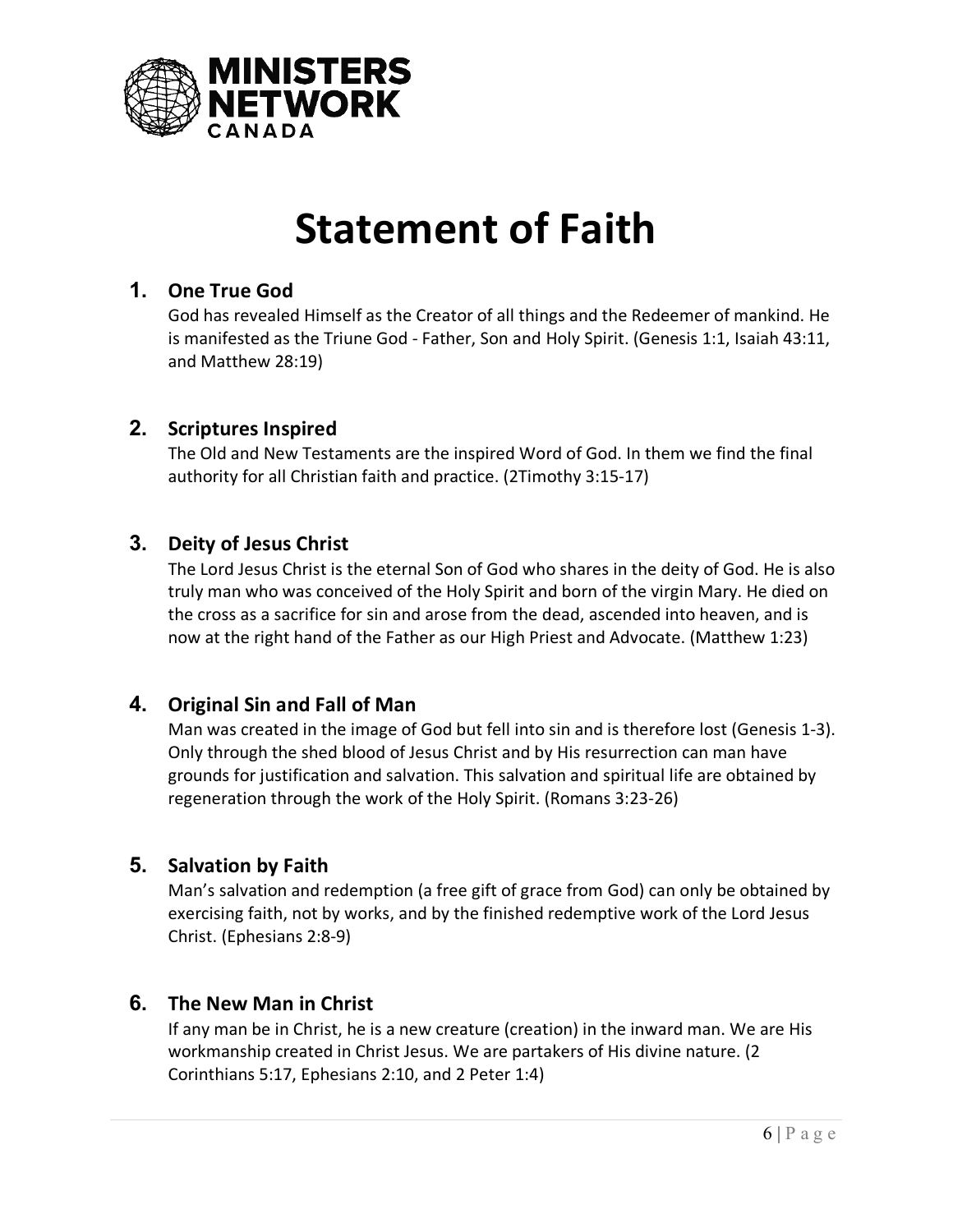#### **7. Baptism of the Holy Spirit**

The ministry and baptism of the Holy Spirit are to glorify Jesus Christ and to indwell, guide, and empower believers for life and service. This baptism brings the gifts or enablements of the Holy Spirit and their uses to the forefront of the ministry of the body of Christ and is normatively accompanied by the prayer language of tongues. (Acts 2:1-4)

#### **8. Divine Healing**

The anointing work of Jesus Christ provides not only salvation but healing and prosperity for all believers. (Matthew 8:16-17)

#### **9. Church - The Body of Christ**

The true Church is the composition of all those who have been born again. Through the new birth, believers are united together as the Body of Christ. Jesus Christ is the Lord and Head of the Church. (Ephesians 1:22-23)

#### **10. Marriage**

As a matter of belief, doctrine and religious practice, Open Bible Faith Fellowship reserves the term marriage for the covenant relationship between one man (biologically male - husband) and one woman (biologically female - wife) to the exclusion of all others. This covenant relationship represents the union between Christ and His Body (the church). Genesis 2:18-24; Matthew 19:5-6; Mark 10:8; Ephesians 5:22-33; Colossians 3:18-19; 1 Peter 3:1-7; Hebrews 13:4

#### **11. Water Baptism**

All who believe in Jesus Christ as their Saviour and have been born again are commanded to be immersed in water as a declaration that they identify with the death of Christ and have been raised with Him in newness of life. (Mark 16:16)

#### **12. Lord's Supper**

A symbolic expression of our sharing the divine nature of our Lord Jesus Christ as well as a memorial of His suffering, death, and prophecy of His Second Coming. (1 Corinthians 11:23-31)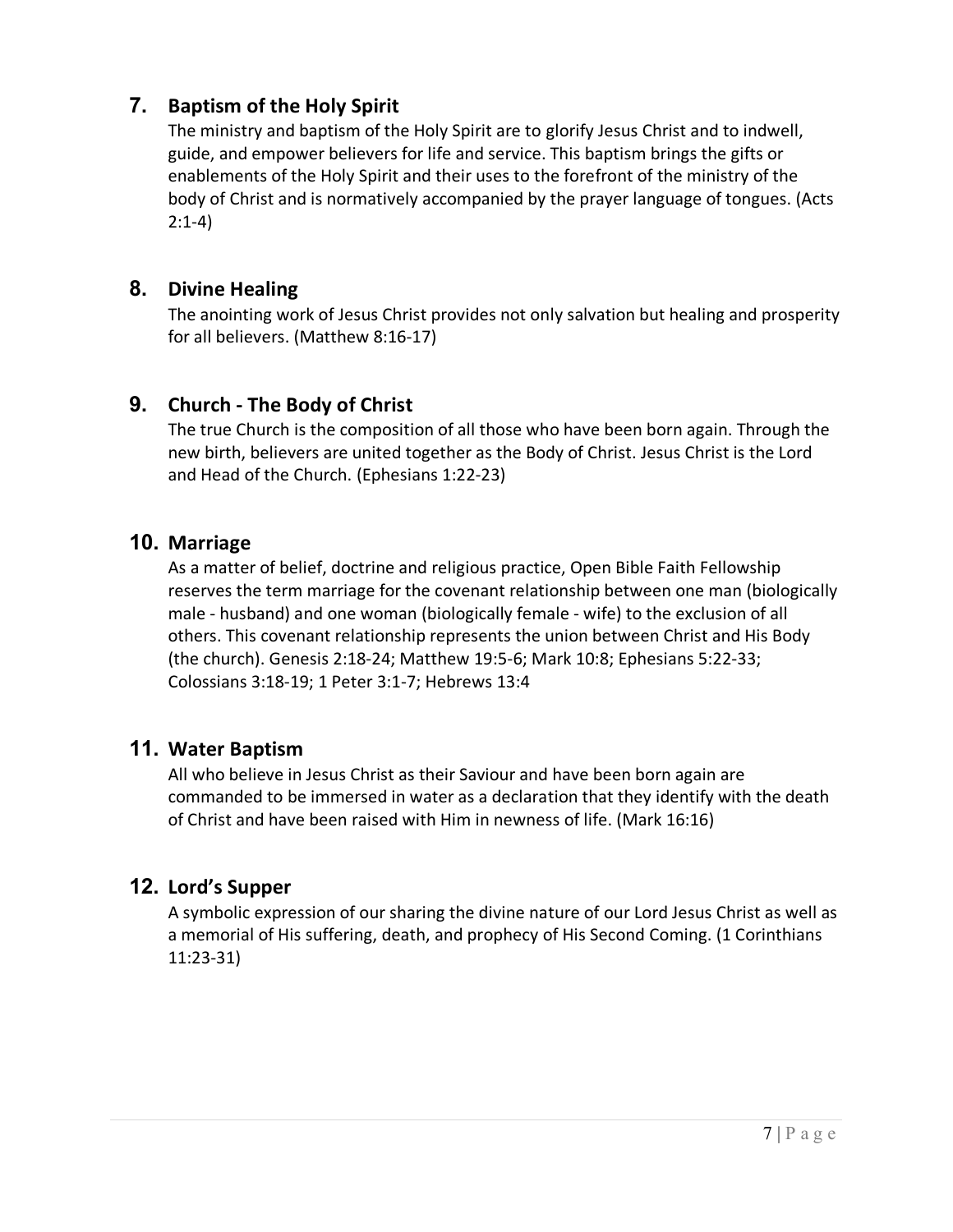#### **13. The Blessed Hope**

The blessed hope of the Church is the resurrection of those who have fallen asleep in Christ and their translation (catching away to heaven) together with those who are alive and remain unto the coming of the Lord. (1Thessalonians 4:16-17, Romans 11:27, Titus 2:13)

#### **14. The Final Judgment**

There will be a final judgment in which the wicked dead will be raised and judged according to their works. Whosoever's name is not found written in the Book of Life will be cast into the lake of fire, which is the second death. (Matthew 25:46, Mark 9:43-48, Revelation 19:20; 20:11-15; 21:8)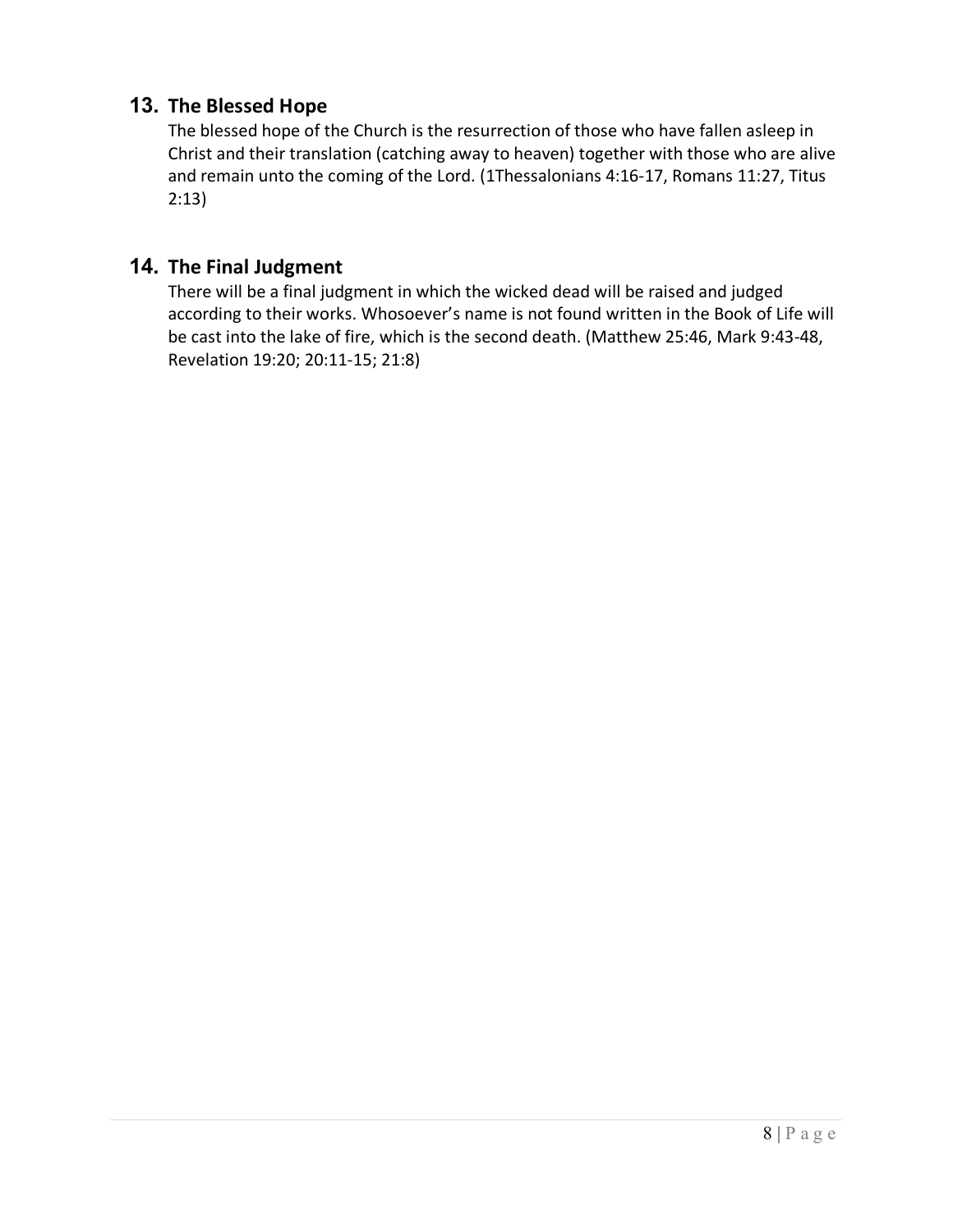

# **Organizational Information**

# **a) The National Team**

### **Governance**

The Board of Directors hold the responsibility of governance and fiscal/fiduciary responsibilities. They are also providers and protectors of vision and values.

| <b>President</b>      | Rick Ciaramitaro      |
|-----------------------|-----------------------|
| <b>Vice-President</b> | David McGrew          |
| <b>Treasurer</b>      | Mike Welch            |
| <b>Secretary</b>      | Marc Brule            |
| <b>Director</b>       | <b>Brendan Witton</b> |
| <b>Director</b>       | Jonathan Bounds       |

## **Field Operations**

We have a national team of Regional and Area Directors whose functions are to serve the membership. They will maintain contact and provide opportunities for connection, equipping and encouragement.

## **Administration**

Our National Office is located in Toronto. The office will take care of membership records, legal/governmental documentation, finances, and our online presence.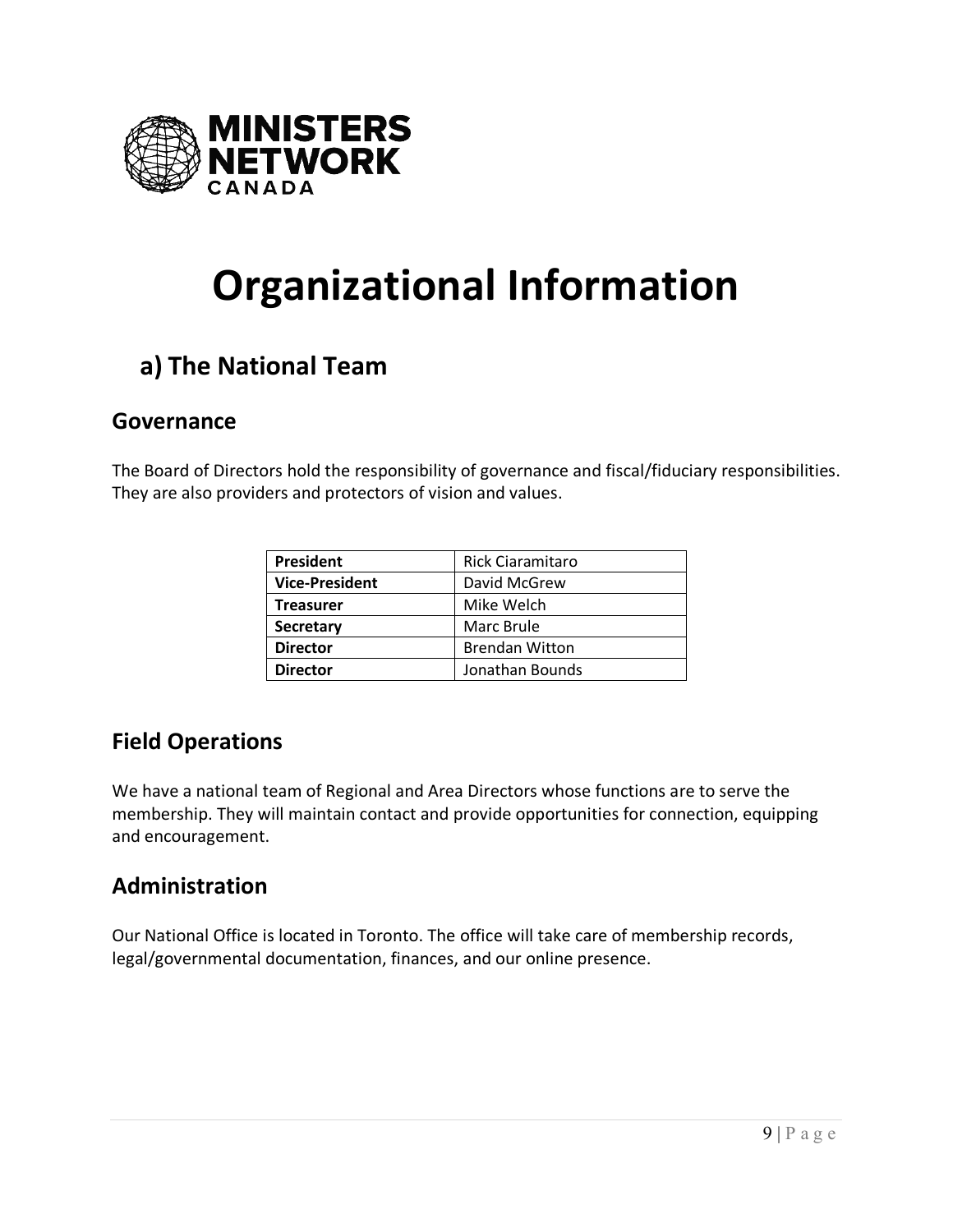# **Relational Accountability — Sponsor**

Ministers Network Canada believes in the importance of relationships in ministry. Every member has a personal sponsor to provide ongoing relationship, mentoring, and accountability. No one should operate so independently that they have no key person speaking into their lives.

Your application package also includes a link to a Sponsor's form for you to provide to your sponsor. Your sponsor plays a significant role in ensuring integrity and credibility to your application. You are expected to maintain an ongoing relationship with your sponsor. We will be sending an annual questionnaire to your sponsor to ensure the ongoing health of your relationship with them and of your own life and ministry.

# **Specialty Ministry and Resource Pool**

At your annual renewal there will be fields to provide any specialty areas of ministry you may have. This gives us the opportunity to create a resource database so we can all help one another. You may have a specialty in equipping styles of ministry (e.g. Worship training, Outreach training). Or, you may have a specialty in specific ministry (e.g. Counselling, Evangelism). We are looking for those who have proven their skills in a broader Kingdom context and would be willing to be a resource to others in the organization. As such we will be checking references for specialties noted.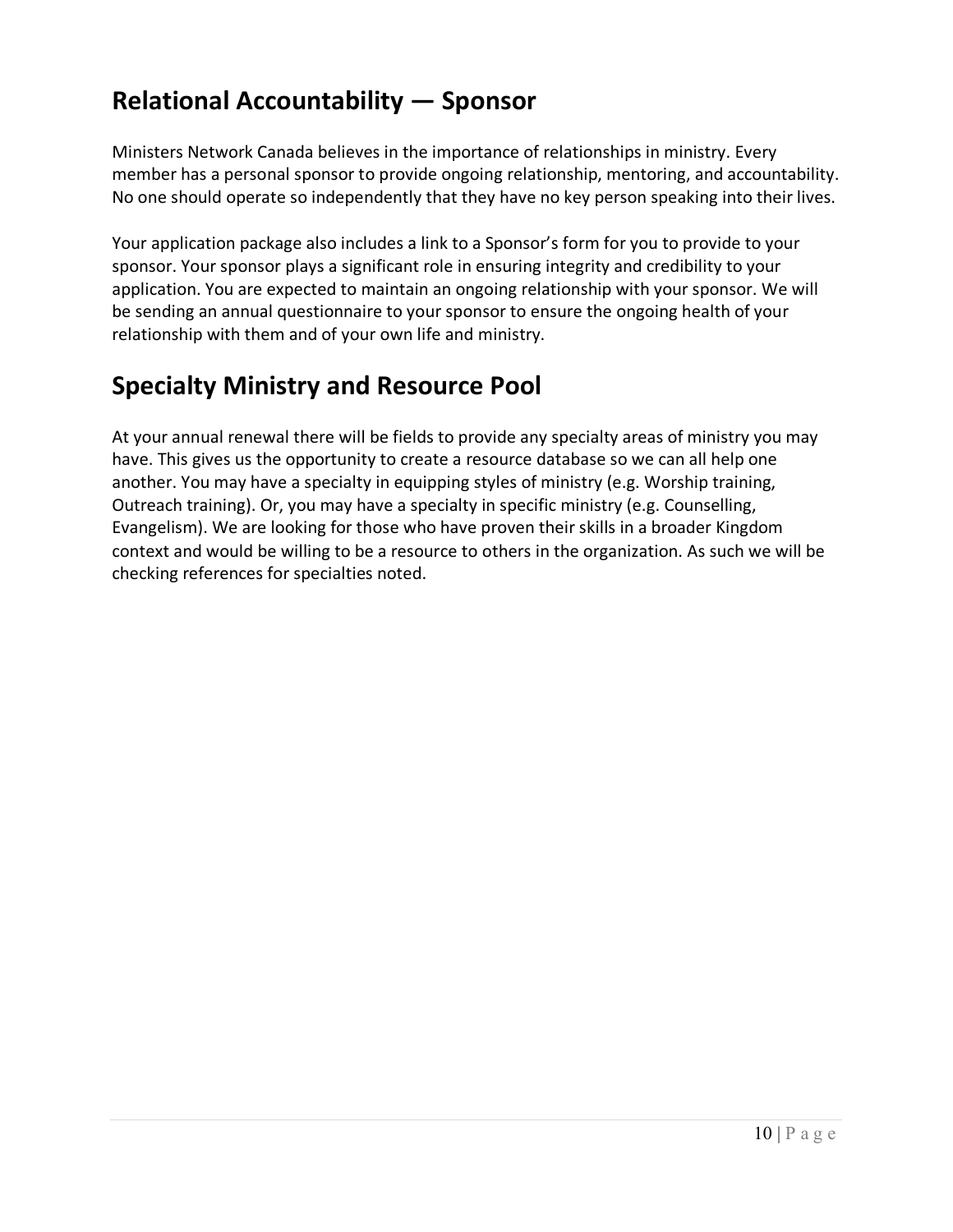

# **Affiliate Levels and Pricing**

| Level                          | <b>Individual</b>    | <b>Married Couple</b> |
|--------------------------------|----------------------|-----------------------|
| <b>Ordained Minister</b>       | \$250                | \$350                 |
| * Government Registration for  |                      |                       |
| <b>Marriage Solemnization</b>  | \$125                |                       |
| <b>Licensed Minister</b>       | \$200                | \$300                 |
| Marketplace Minister           | \$200                | \$300                 |
| <b>Christian Minister</b>      | \$100                | \$200                 |
| Non-refundable application fee | \$100 per individual |                       |

\*Only available for those at the Ordained level

## **Ordained Minister**

This is the highest classification with the greatest responsibility. It is for those who have the charge of a church, are in vocational ministry (or bi-vocational), and have as their primary role the representation of the Gospel and the Christian Faith.

Government registration for the solemnization of marriage is only available at this level of accreditation.

Two years of ministry experience is expected in order to fully demonstrate proof of the ministry call. (Exceptions may be made at the discretion of the Regional and Area Directors.)

### **Licensed Minister**

Licensing is issued to a person with a recognized call of God on their life and growing in ministry capacity. They should be functioning in some type of leadership capacity and moving toward vocational ministry.

The Sponsor must be a church or ministry's primary leader or the overseeing pastor in the case of a church plant.

## **Marketplace Minister**

This individual is actively involved in the marketplace and committed to using their marketplace function to further the message of the Gospel. They are committed to integrity in business and applying Godly principles in valuing employees and colleagues in the workplace.

The individual must carry a sense of calling to bring God's Kingdom to bear in the marketplace and be a witness to the world.